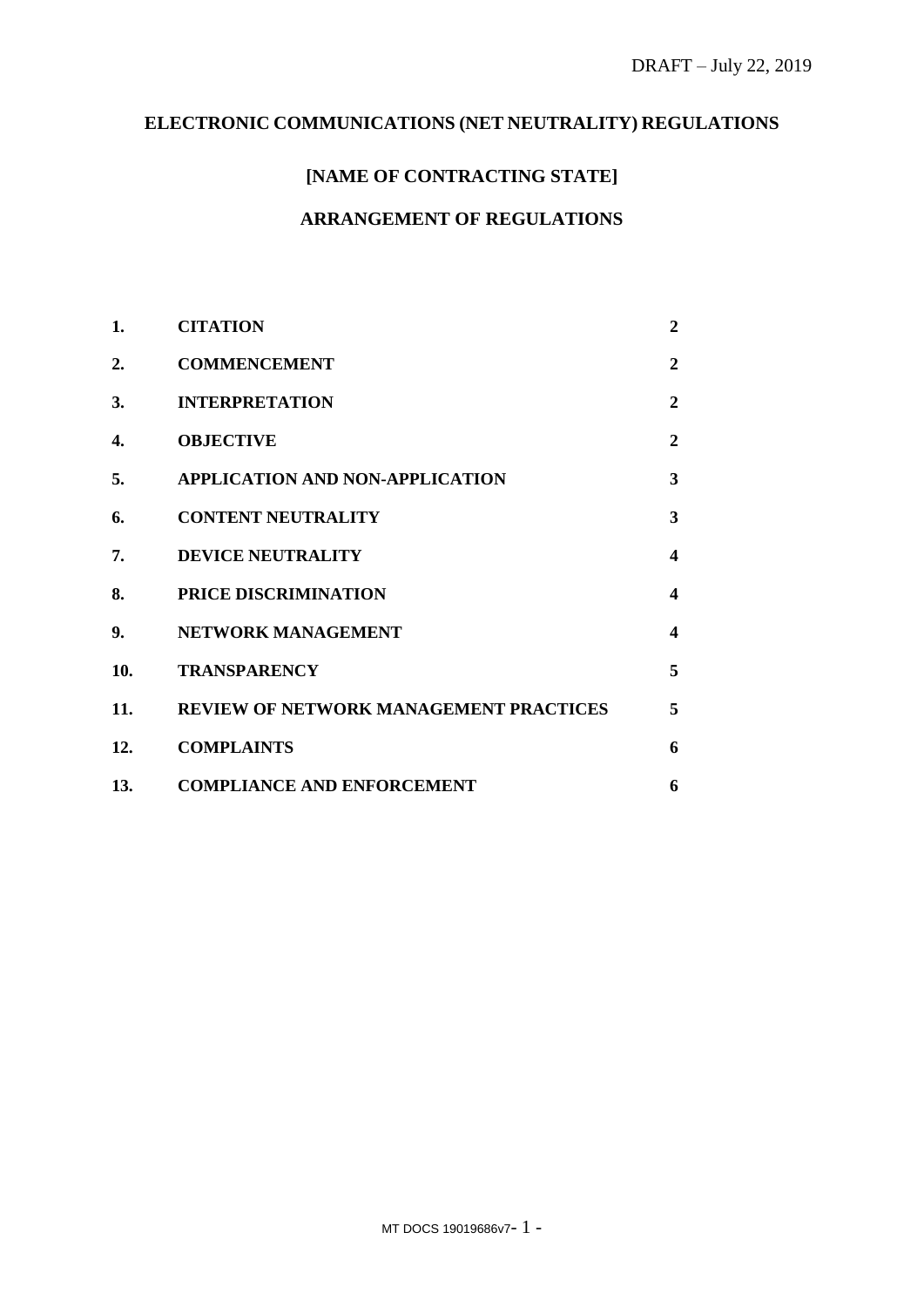### **Electronic Communications (Net Neutrality) Regulations**

### **[NAME OF CONTRACTING STATE]**

### **[STATUTORY RULES AND ORDERS/STATUORY INSTRUMENT], No. [-] of 201[-]**

(Gazette [Date])

Made by the Minister under regulation [-] of the Electronic Communications Act, 200[-] No.  $[-]$  of 20 $[-]$ ).

#### **Part I** PRELIMINARY

### <span id="page-1-0"></span>**1. Citation**

These Regulations may be cited as the Electronic Communications (Net Neutrality) Regulations, 20[-]**.**

## <span id="page-1-1"></span>**2. Commencement**

These Regulations shall come into force on the date of its publication in the Gazette.

### <span id="page-1-2"></span>**3. Interpretation**

In these Regulations –

**"Act"** means the Electronic Communications Act No. [-] of 200[-];

**"Complaint Handling Procedure"** means the licensee's complaint handling procedure as set out in Regulation **Error! Reference source not found.**;

**"electronic communications services"** has the meaning set out in the Act;

**"internet access service"** means an electronic communications service which provides or enables user access to the internet, or which is offered or advertised as providing or enabling such access;

**"user"** means a legal entity or natural person using or requesting a publicly available electronic communications service; and

**"zero-rating"** means any practice or pricing model whereby free access is provided to one or more application, service or website.

### <span id="page-1-3"></span>**4. Objective**

 $(1)$ The objective of these Regulations is to define a licensee's obligation to adopt and comply with the principle of net neutrality.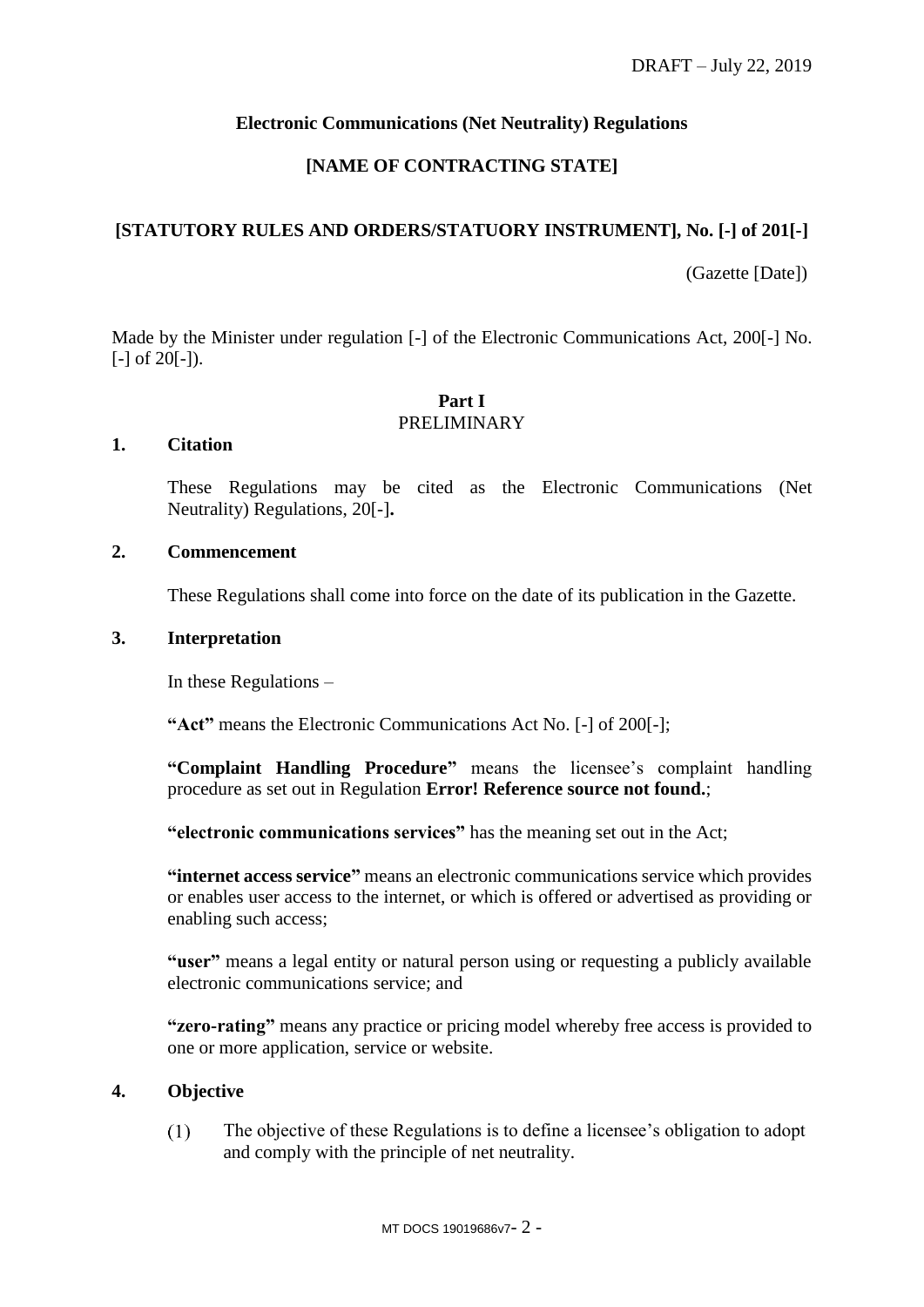- $(2)$ These Regulations are made to—
	- (a) further define a licensee's obligations in respect of net neutrality;
	- (b) outline the meaning of "reasonable network management";
	- (c) define a licensee's obligation to provide clear information to users about its network management practices;
	- (d) define a process for *ex post* review of a licensee's network management practices;
	- (e) define a process to resolve user complaints about a licensee's network management practices and other matters within the scope of these Regulations; and
	- (f) set out sanctions for non-compliance.

### <span id="page-2-0"></span>**5. Application and Non-Application**

- $(1)$ These Regulations apply to all licensees who offer internet access services.
- For greater certainty, these Regulations do not apply to any purely private  $(2)$ electronic communications network.
- $(3)$ Nothing in these Regulations limits or relieves a licensee from a licensee's obligation to comply with a lawful order of a competent judicial or administrative authority or an enactment.

## **Part II** NEUTRALITY PRINCIPLES

### <span id="page-2-2"></span><span id="page-2-1"></span>**6. Content Neutrality**

- $(1)$ A licensee shall treat all lawful traffic equally, without discrimination based on the origin, destination, or content of such traffic, when providing internet access services.
- <span id="page-2-3"></span> $(2)$ Without limiting sub-regulation [\(1\)](#page-2-2) (but subject to regulation [9\)](#page-3-2) a licensee shall not block, degrade, alter, restrict, interfere with, discriminate between, or allow paid prioritization of, specific instances or categories of content, applications or services.
- $(3)$ For the purpose of sub-regulation [\(1\),](#page-2-2) traffic shall be presumed to be lawful, unless determined by a competent judicial or administrative authority to be unlawful.
- $(4)$ Notwithstanding sub-regulation [\(1\)](#page-2-2) and [\(2\),](#page-2-3) a licensee may block or restrict content, applications, or services solely as necessary, and only for as long as necessary, to comply with an order or determination of a competent judicial or administrative authority.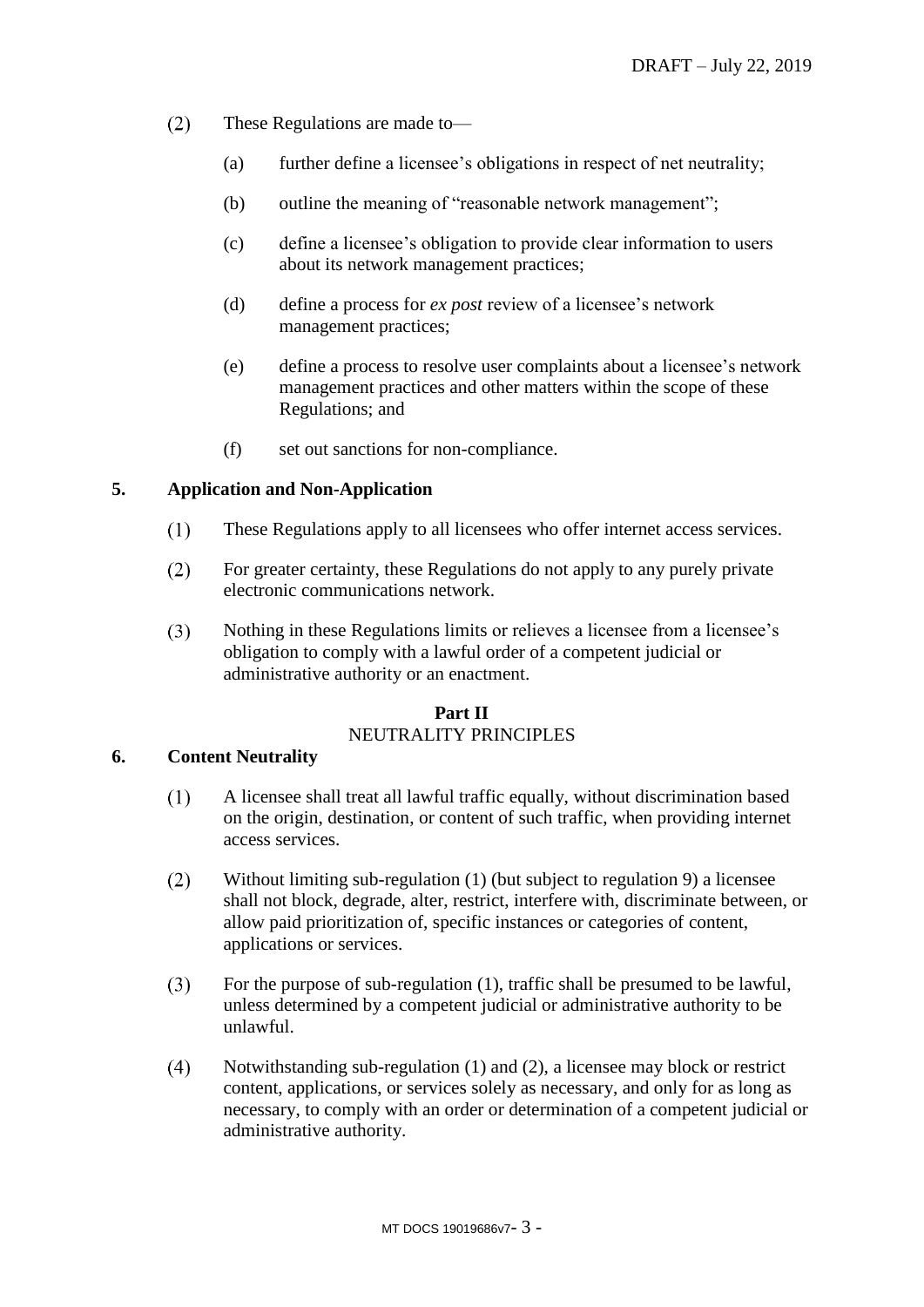$(5)$ A licensee shall not enter into any contract, or impose terms of service, that conflicts with or purports to modify or waive the licensee's obligations under these Regulations.

### <span id="page-3-0"></span>**7. Device Neutrality**

- $(1)$ A licensee shall not restrict a user's choice of lawfully operated terminal equipment, provided that such terminal equipment does not interfere with the normal operation of the electronic communications network.
- $(2)$ Nothing in these Regulations limits a licensee's ability to take reasonable measures to prevent harm to the electronic communications network or to users of the electronic communications network.

### <span id="page-3-3"></span><span id="page-3-1"></span>**8. Price Discrimination**

- $(1)$ A licensee shall not apply preferential or discriminatory pricing models for electronic communications services that have the effect of materially restricting a user's choice of content, services, or applications.
- $(2)$ Without limiting the generality of sub-regulation [\(1\),](#page-3-3) a licensee may apply zero-rating and may exclude zero-rated traffic from any applicable data cap, provided that—
	- (a) the licensee does not exempt zero-rated traffic from restrictive measures, if the licensee applies restrictive measures such as blocking access or reducing network speeds once an applicable data cap or threshold has been exceeded; and
	- (b) the licensee discloses its zero-rating practices, which shall be deemed to be a network management practice for the purpose of regulation [10.](#page-4-0)

## **Part III**

### NETWORK MANAGEMENT

### <span id="page-3-2"></span>**9. Network Management**

- Notwithstanding anything to the contrary in these Regulations, a licensee may  $(1)$ adopt reasonable network management practices, in accordance with this regulation [9.](#page-3-2)
- <span id="page-3-4"></span> $(2)$ In these Regulations, subject to sub-regulation [\(3\),](#page-4-2) "reasonable network management" means practices employed by a licensee to –
	- (a) reduce or mitigate the effects of congestion on the electronic communications network;
	- (b) address quality of service concerns;
	- (c) optimise overall transmission quality;
	- (d) serve the purpose of network maintenance and contribute to an efficient use of network resources; or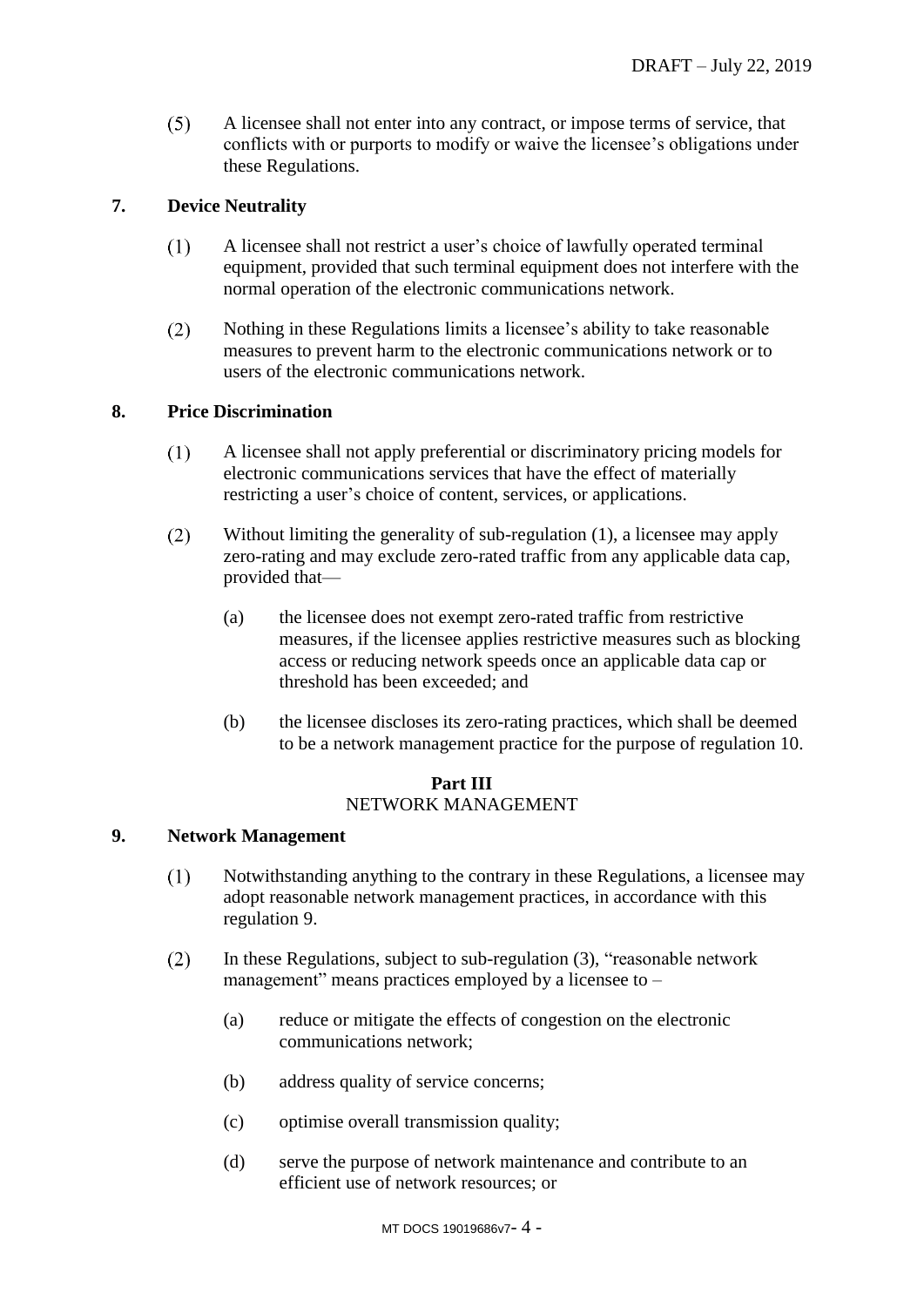- (e) protect the integrity and security of the electronic communications network.
- <span id="page-4-2"></span> $(3)$ A licensee shall ensure that any network management practice it employs or authorises—
	- (a) is reasonable, proportionate, transparently disclosed (in accordance with regulation [10\)](#page-4-0), non-discriminatory, and auditable;
	- (b) is rationally connected to one or more of the purposes set out in subregulation [\(2\);](#page-3-4) and
	- **(c)** is objectively justifiable based on the quality of service requirements of the electronic communications affected by the practice.

### <span id="page-4-3"></span><span id="page-4-0"></span>**10. Transparency**

- $(1)$ A licensee shall—
	- (a) provide or make prominently available to users, information on its network management practices that is clear, accurate, free of material omissions, relevant, current, and comprehensive;
	- (b) provide at least 30 calendar days' notice to users of any changes to its network management practices; and
	- (c) ensure that such information is communicated in a manner appropriate to the user's communications needs including those with special needs.
- <span id="page-4-4"></span> $(2)$ The information referred to in sub-regulation [\(1\)](#page-4-3) shall include clear and comprehensible explanations of –
	- (a) the impact of the practices on the user including, where applicable, any reduction of advertised upload or download speeds;
	- (b) the conditions or circumstances under which the practices will or will not be applied, including if applicable, when a measure that has been applied will cease to be applied; and
	- (c) how the user can contact the licensee for more information about the practices, or to address complaints relating to the practices.
- $(3)$ For the purposes of these Regulations, a network management practice which has not been disclosed in accordance with sub-regulation [\(1\)](#page-4-3) and [\(2\)](#page-4-4) is not a reasonable network management practice.

### <span id="page-4-1"></span>**11. Review of Network Management Practices**

- $(1)$ The Commission may request ECTEL to review one or more of a licensee's network management practices if —
	- (a) a user or a licensee requests a review in writing;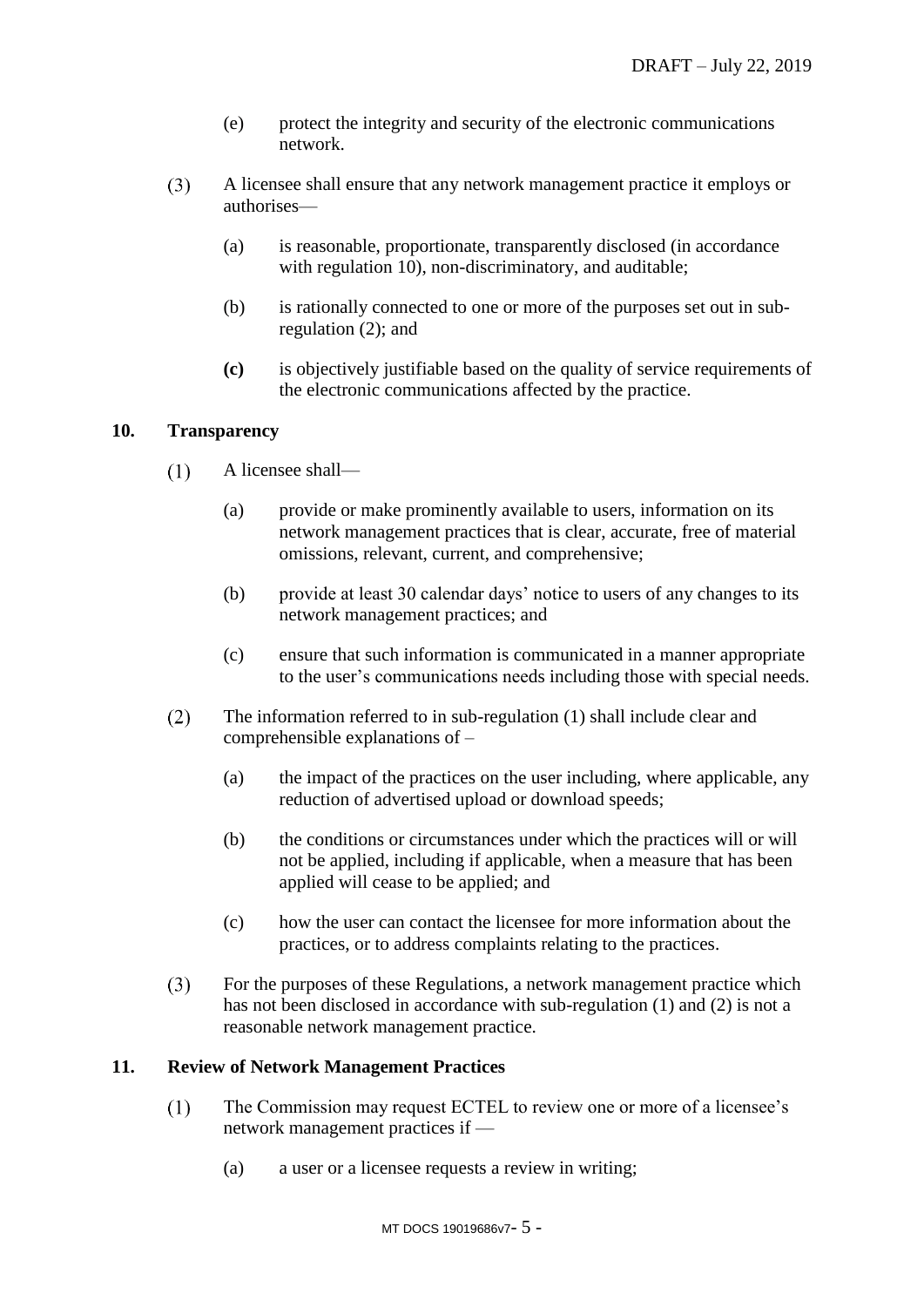- (b) the Commission reasonably suspects that any network management practice does not comply with these Regulations; or
- (c) the Commission has reasonable grounds to believe a proposed change to a network management practice has or would be likely to have a significant impact on users.
- $(2)$ A licensee shall provide all documents or other information requested by ECTEL or the Commission, for the purpose of such a review.
- ECTEL may, at its discretion, invite submissions from the licensee and from  $(3)$ other interested persons.
- $(4)$ ECTEL shall make recommendations under this regulation in writing.
- $(5)$ The Commission may, on the recommendation of ECTEL, direct the licensee to discontinue or modify a network management practice, which does not conform to these Regulations or to modify, clarify, or supplement its public disclosures and other communications about or relating to any network management practice.

### <span id="page-5-0"></span>**12. Complaints**

Part VI (Complaints Handling) of the Electronic Communications (Consumer Protection) Regulations, S.R.O. ●, will apply to consumer complaints relating to a licensee's network management practices or any related matter.

#### **Part IV**

# COMPLIANCE AND ENFORCEMENT

### <span id="page-5-1"></span>**13. Compliance and enforcement**

- $(1)$ A licensee to whom these Regulations apply shall comply with the obligations provided for in these Regulations within [6] months of the coming into effect of these Regulations.
- <span id="page-5-2"></span> $(2)$ A licensee who—
	- (a) fails to comply with these Regulations after [six] months have elapsed from the coming into effect of these Regulations; or
	- (b) communicates or publishes false or misleading information relating to its network management practices;

commits an offence and is liable on summary conviction to a fine not exceeding [\$50,000] or if the offence is a continuing offence, the licensee is liable to a further fine not exceeding [\$5,000] for every day that the offence continues after conviction.

- $(3)$ Without prejudice to sub-regulation [\(2\),](#page-5-2) the Commission may take one or more of the following enforcement measures—
	- (a) recommend to the Minister to suspend or revoke the licensee's licence;